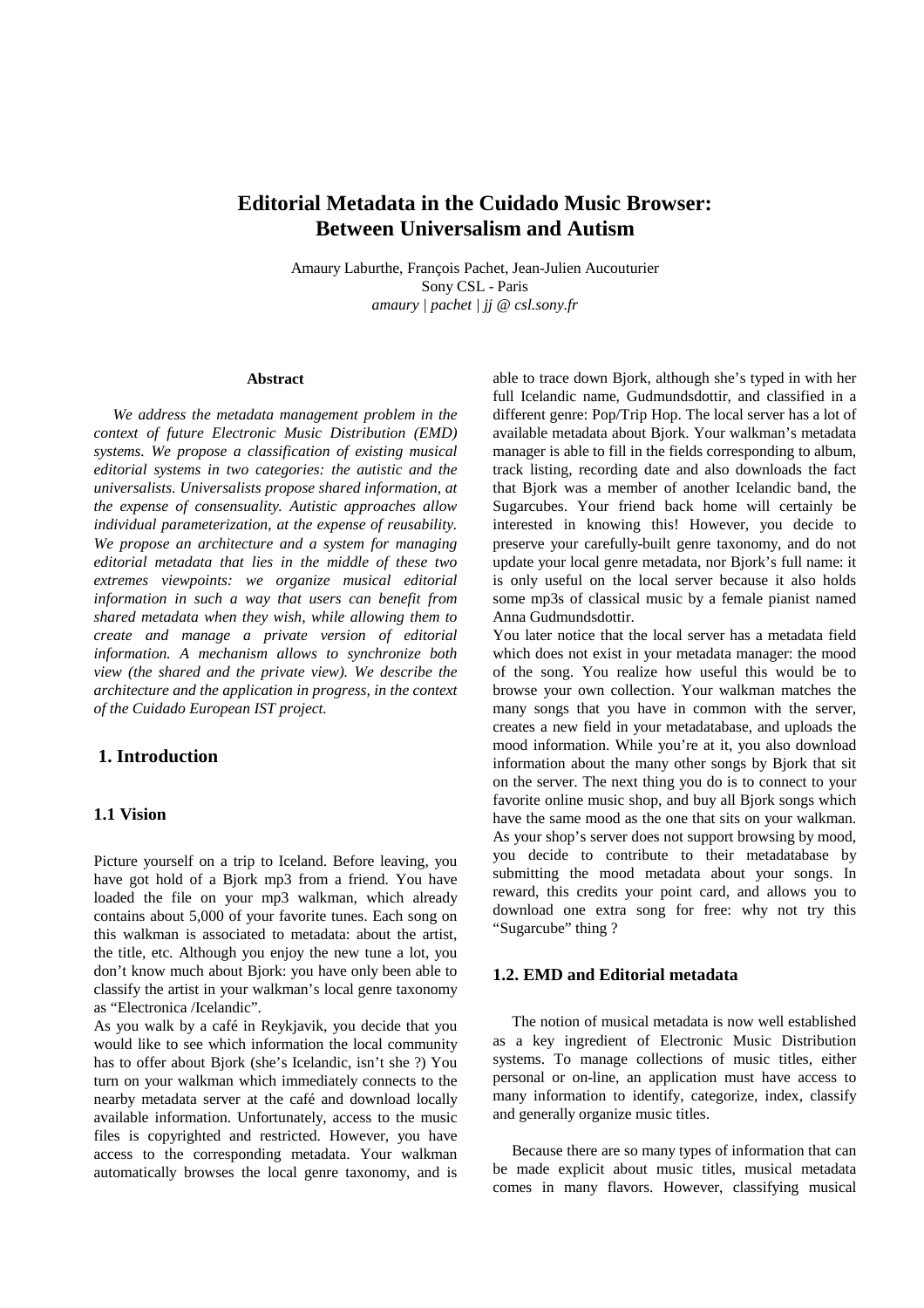metadata based its ontological nature is a difficult task, because there is virtually no limit to what can be said about a music title. In this context, we are interested in metadata which has the following properties:

- Itis *useful*, i.e. corresponds to actual features of the applications targeted.
- It is *consensual*, i.e. the information makes sense to a large part of the targeted audience, and these people would usually agree on them.

The distinction between the various forms of musical metadata is usually made based on the way this metadata is extracted, adopting a engineering viewpoint. Not only is this approach easier, but it is probably today the only one which is reasonable. Musical metadata can be divided in the following categories in this scheme:

- *Identification information* : this information allows to characterize a music title uniquely.
- *Editorial information* : this information is related to prescriptive knowledge about the music
- *Acoustic features* : this information corresponds to objective, acoustic features of the music titles. It is normally extracted automatically from the signal.
- *Cultural information* : this information captures similarity between music that emerges from socially shared sources of textual information, such as websearchengines.

The IST Cuidado Music Browser project consists in designing and implementing a music browser that gathers all these kinds of metadata [1]. One exemplar feature of the Music Browser is that it implements the complete chain linking music titles seen as objective items (signals or texts) to users, considered as complex subjects. Moreover, we place ourselves in the emerging context of local and mobile adhocnetworks [2,3]. Ad-Hocnetworks are wireless, self-organizing systems formed by co-operating nodes within communication range of each other that form temporary networks . In such environments, different users, with different goals, share the resources of their devices, and form an open community.

Furthermore, this paper focuses on editorial metadata, as it is designed and used in the Cuidado Music Browser. The other dimensions of the project are described in other papers[4].

# **2. Existing Editorial Metadata Information Systems**

### **2.1. Autists vs universalists**

Editorial metadata is today no longer a fantasy: they crops in virtually every musical application. There are, however, two radically opposed approaches in how this metadata is organized:

- 1) The "Autistic" approach consists in letting individual users handle their metadata in isolation, with very limited sharing. This is the approach of most peer-topeer systems today, such as Kazaa.
- 2) The "Universalist" approach consists in creating a central, shared database server that all clients feed from. Examples of this approach are AllMusicGuide (AMG) [5,6], MusicBrainz [7,8] or MoodLogic[9].



### **Figure 1 – Kazaa management of ID3 tags**

The autistic approach consists in letting users manage themselves editorial information. A system such as Kazaa (see Figure 1) proposes different fields based on ID3 tags for describing music titles. The fields are: Title, artist, album, category (corresponding to genre), and year. Additionally you can add the language, some keywords and a short description of the track. This approach has an obvious drawback in terms of useability: user must painstakingly fill the fields for all the new titles they enter in their collection. There is almost no sharing of this metadata, other than through the actual transfer of files: When user A downloads a file from another user (B), he also gets the associated metadata.

This metadata can itself be non compatible with existing metadata. For instance, user A may have decided to spell an artists as McLaughlin, John, while B spells it John McLaughlin. A has therefore to change manually all the artist metadata of the downloaded files.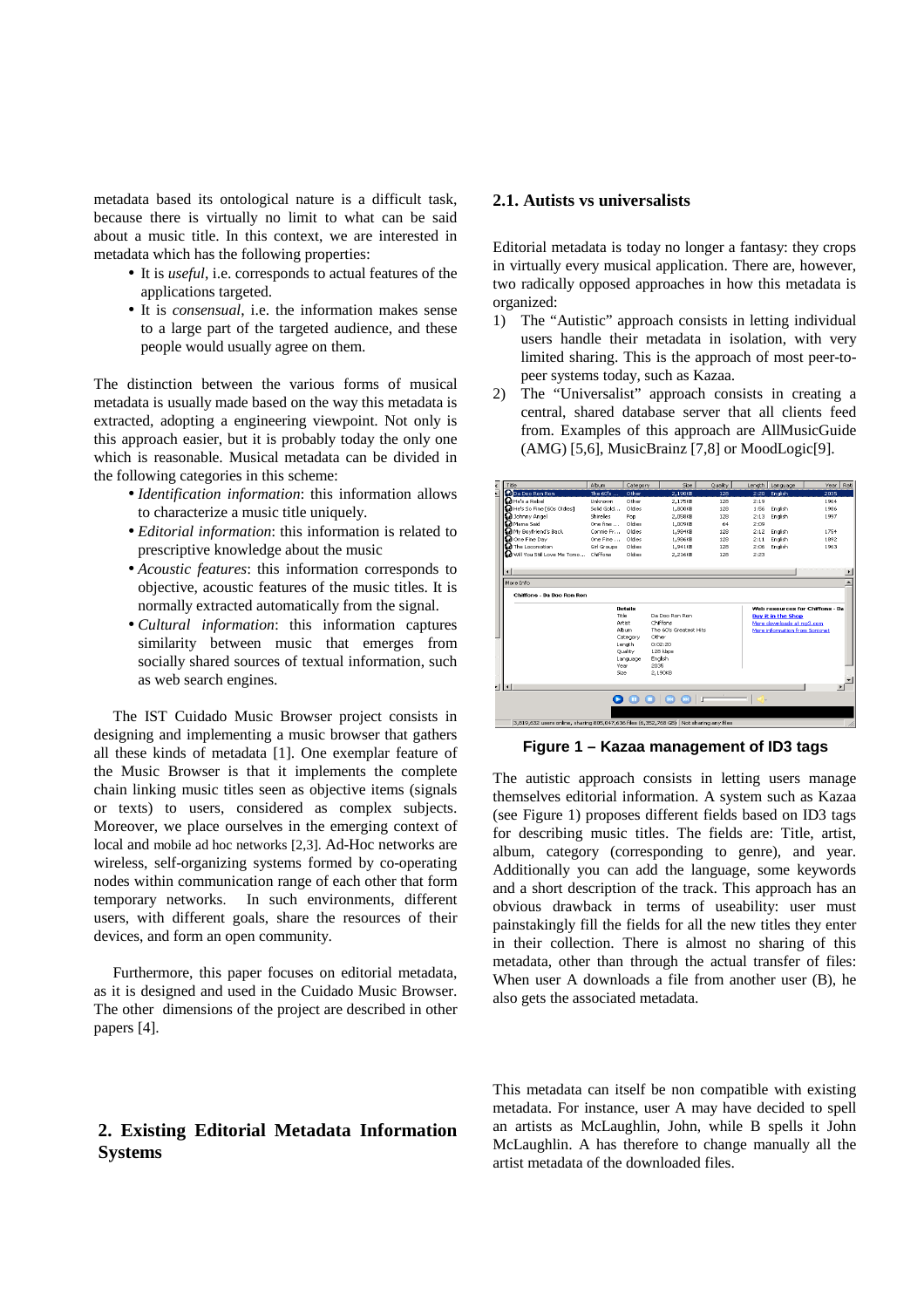The universalist approach aims at suppressing this drawback, by imposing fixed metadata. A central server contains the metadata for a certain number of songs. When a user decides to annotate a file, a query is made to the server, together with a signature of the file. The server identifies the file from the signature, and provides the required metadata. While this approach does avoid manual annotation, it also has a price: 1) the metadatais fixed, and imposed, and the user cannot change it, 2) it works only to the extent that the signature database of the server actually includes all the music files of your collection.

The editorial information system we propose lies in the middle of these two extremes: we allow both sharing of information through a central server, and at the same time local personalization. In the next sections we will detail the nature of the metadata managed, and the client server architecture of the system.

### **2.2 Two kinds of Editorial Metadata**

Editorial information servers such as MusicBrainz, MoodlogicorAMGprovidetwosortsofmetadata:

- Consensual information or facts about music titles and artists.
- Content description of titles, albums or artists.

The first category does not raise any particular problem, as this information is universal by nature. It includes for instance:

- Artist and songs name (AMG, Moodlogic & Musicbrainz),
- Albums and tracks listing (AMG&Music brainz),
- Groupmembers  $(AMG)$ ,
- Date of recording for a given title (Moodlogic),
- Short biography for artists with Date of birth, Years of activity (AMG),
- Albums plus sometimes album credits (AMG),
- Label(AMG),
- Charts & awards (AMG with Bilboard.com).

However, these information are not particularly useful for content-based search systems such as the music browser, which aim at matching music titles with tastes: tastes, whatever they are, are rarely well expressed using administrative information on music.

The second category is both more interesting and problematic. Content description include such widely needed information as:

- $\bullet$  Artiststyle (AMG),
- Artistinstruments (AMG),
- Songmood(Moodlogic),
- Songreview  $(AMG)$ ,
- SongorArtistGenre(AMG,Moodlogic),

and more generally attributes aiming at describing the intrinsic nature of the musical item at stake (artist or song). These descriptions, again, are useful to the extent that they can be used for musical queries in large catalogues. The user tests performed in the Cuidado project showed that there is virtually no limit to such information. As explained in the next section, we have added several more of such descriptors in the Music Browser. Moreover, we propose here an open approach where the user can adapt/addanydescriptortosuithis needs ortastes.

In conclusion, the existing approaches cover only the two extreme cases: editorial metadata which is universal, and shared by the whole world (AMG, MusicBrainz), or metadata which is unique to their author (peer-to-peer systems), and transmitted on a file-by-file basis.

We propose here an intermediate approach, which covers the case where users want both to share content editorial metadata, and yet be able to express their own vision of the world by adapting it locally.

In the next section we describe the nature of editorial metadata managed by the Cuidado Editorial Information Manager, the choice made for music title identification and describes the architectural issues raised by the management of private and shared information.

## **3 Editorial Metadata in the Music browser**

### **3.1 The cuidado music browser**

The cuidado music browser aims at exploiting all possible metadata that can be extracted or accumulated for music titles. The architecture we present here is focused on the management of editorial data described in section 3.2 and 3.3. Therefore we will focus on the editorial metadata manager integrated in the music browser. The kind of Editorial metadata we are interested in the Cuidado Browser is metadata that can be used readily for searching music. More precisely, our editorial metadata appears directly under the form of search fields that can be used in the browser. Figure 2 shows the query panel of the Music Browser, in which several editorial metadata information is displayed and can be used to issue musical queries.

| Query<br><b>Connect</b>                              | <b>Find by Similarity</b>                     | <b>Playlists</b><br><b>User</b>  | $ \Box$ $\times$                                                                                                                                                                                                                                                              |  |  |
|------------------------------------------------------|-----------------------------------------------|----------------------------------|-------------------------------------------------------------------------------------------------------------------------------------------------------------------------------------------------------------------------------------------------------------------------------|--|--|
| $\Box$ Artist                                        | <b>Björk</b>                                  | <b>Björk</b>                     | <b>Björk</b>                                                                                                                                                                                                                                                                  |  |  |
| Artist properties<br>Concert on June, 16<br>Keywords |                                               | as artist 1<br>as artist 2       | <b>BJORK, Brant</b><br><b>BORE, Sergio</b><br><b>RRF Francois</b>                                                                                                                                                                                                             |  |  |
| $\top$ Type<br>Country                               | Woman<br><b>Iceland</b>                       | as artist 1 or 2<br>as member of | Biörk - Pabbi Minn<br><b>Björk - Play Dead</b><br><b>Biörk - Pluto</b><br>Björk - Possibly Maybe<br>Björk - The Anchor Song<br><b>Biörk - The Modern Thinas</b><br>Björk - Unravel<br>Björk - Venus As A Boy<br>Biörk - Violently Happy<br>Björk - You've Been Flirting Again |  |  |
| ∃ Genre<br>$\sqcap$ Sung<br>1nstrument               | Electronica \ Trip *<br>Singer<br>**unknown** |                                  |                                                                                                                                                                                                                                                                               |  |  |
| Language<br>Voice quality                            | <b>Enalish</b><br>**unknown**                 | Songs with TM                    |                                                                                                                                                                                                                                                                               |  |  |
| Voice tonality Medium                                |                                               | del tic pleases                  |                                                                                                                                                                                                                                                                               |  |  |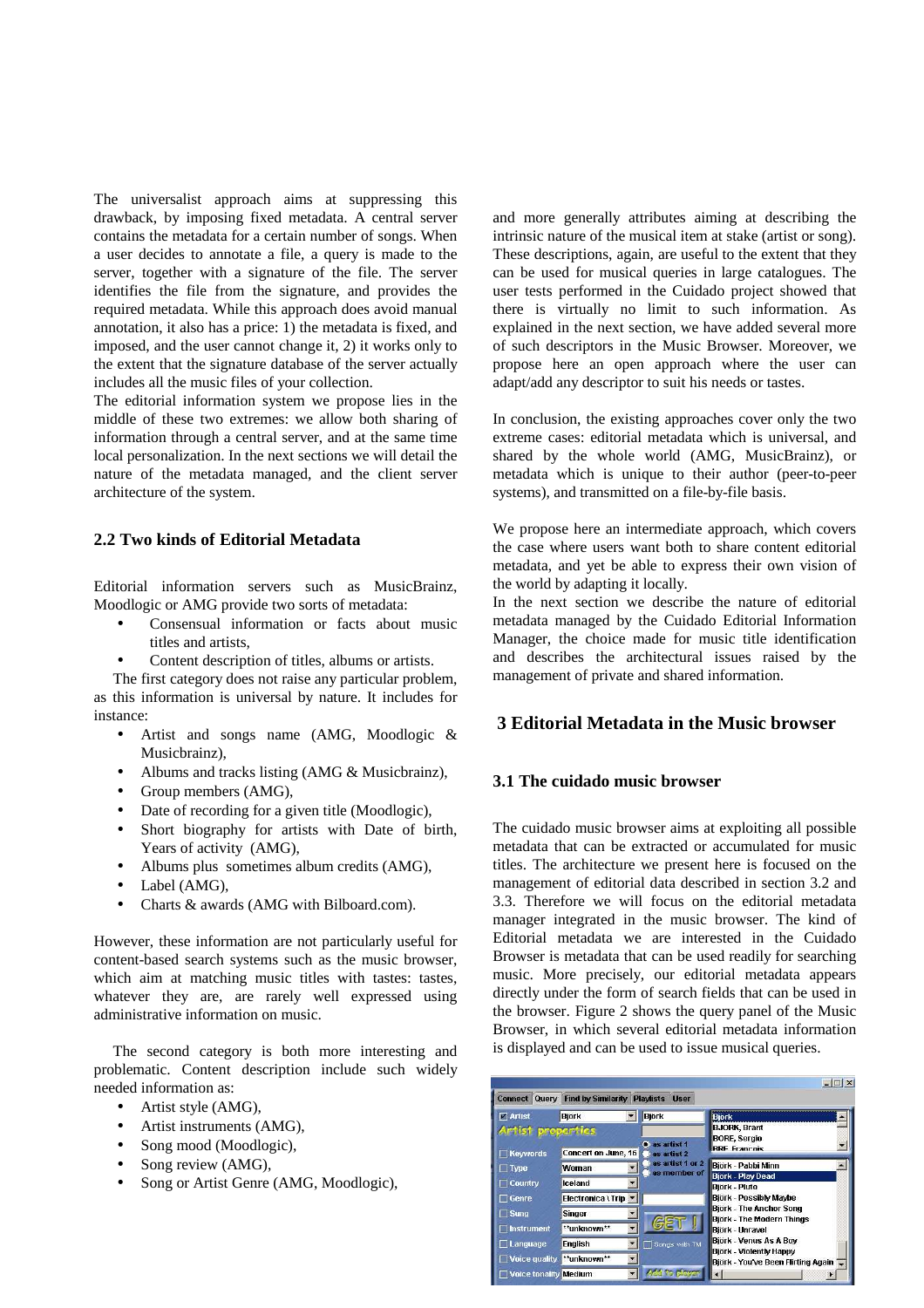## **3.2 Editorial information about titles**

As seen on figure 3, editorial information are managed with a specific tool proposing choice lists for each property. Concerning music titles, our tool enables basic editions as title name or keywords, as well as less obvious features such as title genre, primary and secondary artist. The notion of primary and secondary artist has been introduced to represent the various degrees of association between artists and music titles in a generic way: what is important for a musical query system is not necessarily to make the distinction between all possible roles of artists (composer, performer, conductor, remixer, etc.), but to propose a simple indexing scheme. In all cases, the Cuidado editorial information manager proposes an unified view of artists link to songs as "primary" and "secondary". These notions of primary and secondary have different significations according to the context: In Popular music, performers are usually put forward for identifying music (e.g. With a Little Help from my friend by "Joe Cocker"), and composers come last (e.g. with a little prayer sung by Aretha Franklin (primary artist) is in fact composed by Burt Bacharach (secondary artist). In classical music, the distinction is inverse: for example the Opera Rinaldo is primarily identified with Haendel (composer). A user may want to access a particular recording of this Opera by conductor René Jacobs (secondary artist). In another context, some remixes of songs can be identified primarily by the remixer: The recent remix of the song "A little less conversation" is primarily identified JunkieXL (a famous remixer). In second approximation, this song is an Elvis Presley song (i.e. usually performed by Elvis Presley).

| <b>Editorial Manager</b>                                                                                                                                                                                            |                                                                                                                                                                  |                                                                          |                                                                                                                      | $  \sqrt{2}$                                                                             |
|---------------------------------------------------------------------------------------------------------------------------------------------------------------------------------------------------------------------|------------------------------------------------------------------------------------------------------------------------------------------------------------------|--------------------------------------------------------------------------|----------------------------------------------------------------------------------------------------------------------|------------------------------------------------------------------------------------------|
| Connect Connected to cuidado<br><b>Disconnect</b>                                                                                                                                                                   | Closest (local)<br>all                                                                                                                                           | 12598 artists in list<br>prest                                           |                                                                                                                      | all<br>Candidates<br>Beatles, The                                                        |
| Import artist<br>Unknown burning<br>all<br><b>Titles</b><br>PRESLEY, Elvis - If Every Day Was Like C -<br>PRESLEY, Elvis - A Little More Action Les<br>PRESLEY, Elvis - Amazing Grace                               | PRESLEY, Elvis<br>PRESSURE FUNK<br>PRESTON, Simon<br>PRESTON, Simon & PINNOCK, Trevor<br>PRETENDERS, The<br>PRETO, Gato<br>PRETRE, Georges                       | E                                                                        |                                                                                                                      |                                                                                          |
| PRESLEY. Elvis - Are You Lonsome Toni<br>PRESLEY, Elvis - Blue Suede Shoes<br>PRESLEY, Elvis - Burning Love<br>PRESLEY, Elvis - C.C. Rider<br>PRESLEY, Elvis - Dont Be Cruel                                        | <b>PRESLEY, Elvis</b><br><b>Name</b><br><< titles create<br><< titles as 2nd artist                                                                              | modify remove<br>Language English                                        | <b>Remove member</b><br>Artists with at least one song<br>Type Man                                                   | Voice Q<br>Crooner                                                                       |
| PRESLEY. Elvis - love me tender<br>PRESLEY, Elvis - Suspiciou Mind<br>PRESLEY, Elvis - Treat me nice<br>нı<br>$\mathbf{H}$<br>Play<br>Add<br>Remove<br>Stop                                                         | Genre Rock & Roll<br>Rhythm & Blues<br>Rhythm & Blues \ Blues<br>Rhythm & Blues \ Brit                                                                           | African<br>Arabic<br>Asia<br>Caiun<br>East Europe                        | Duet<br>Group<br>Man<br>Orchestra<br>Interpretation Singe                                                            | **unknown**<br>$\blacktriangle$<br><b>Broken</b><br>Crooner<br>IDeep<br>Hoarsed, croaked |
| <b>Check shared songs</b><br><b>Double</b><br><b>Bad</b><br>O(K)<br>Quality<br>Year<br>13 songs in list<br>Elvis Presley VS JXL - A Little More A<br><b>File</b><br>SET <<br><b>PRESLEY, Elvis</b><br><b>Artist</b> | Rhythm & Blues \ Doo W<br>Rhythm & Blues \ Funk<br>Rhythm & Blues \ Honky<br>Rhythm & Blues \ Mempl<br>Rhythm & Blues \ Soul<br>Rhythm & Blues \ Tamia "<br>Rock | English<br>Country   United States<br>Tuvalu<br>Tzech republic<br>Ukrain | Instrumentist<br>Singer<br>Singer or Instrume<br>$\blacktriangle$<br>Instrumenti ** unkno<br>thinknows <sup>**</sup> | Husky (light)<br>Men voices<br>Medium<br>Voice T<br>Alto<br>Bantone<br>Bass              |

### **3.3 Editorial information about artists**

On top of the artists metadata already described in section 2.2, the Cuidado Editorial Information manager adds some content features deemed useful for browsing, and not present in any existing editorial server:

- Type : Michael Jackson is a *singer* while the Beatles is a *band*, Elvis Presley is a *singer* and a *musician*, while Junkie XL is a *DJ* and are *mixer*,
- Interpretation: The Beatles have mainly recorded *music with vocals* , while John Coltrane has mainly played *instrumentalmusic*,
- Voice quality: Frank Sinatra is a *crooner,* while Janis Joplinhasa *brokenvoice*.
- Voice range: Barry White has a *bass* range, while Britney Spearhasa *soprano* range,
- Language: The Beatles sing in *English*,
- Keywords: any other relevant information, such as "1975 *live version", "remix", "birthday song"* , …

Moreover the Cuidado Editorial Manager proposes some semantic information about artists. For instance, many artists belong to groups: Paul McCartney belongs to The Beatles, Phil Collins to Genesis, etc. This information is not only useful for administration purposes, but can also readily be used for browsing. We introduced the "memberOf" predicate in the Cuidado editorial database. Figure 4 shows an example of the use of this information.



**Figure 4 – the "member\_of" predicate.**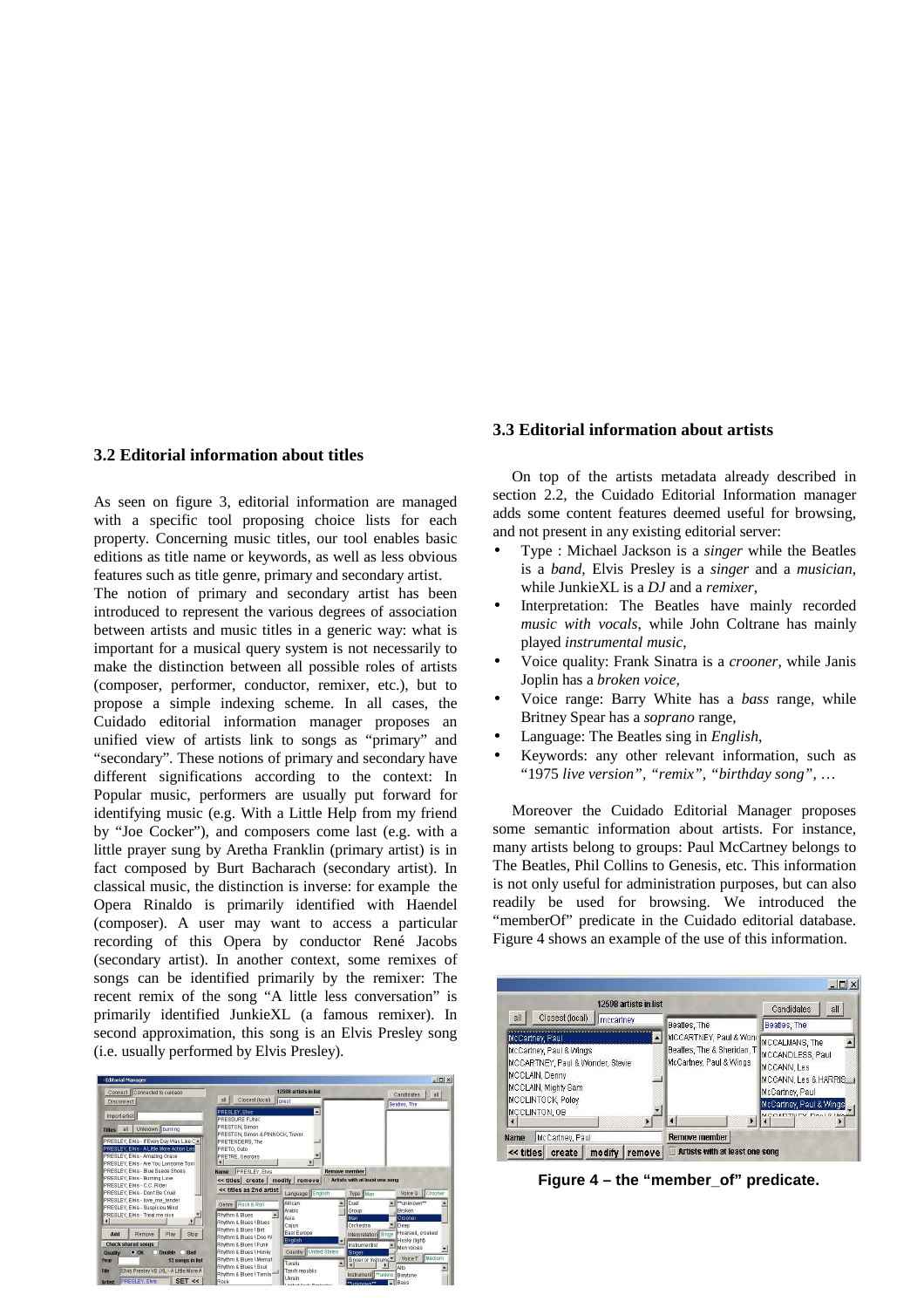# **4. Music Identification**

One common element of every EMD system is a front-end able to link musical files, either available on the user's devices or online, to the metadata describing the corresponding music object-or *music title* . Although this identification stage is independent of the management strategy of the whole system, and may be found either in the peer-to-peer, universalists or ad-hoc approach, it is nevertheless an essential component of the metadata management chain. In this section, we describe the choice made in the Cuidado Music Browser.

## **4.1. Content-Based identification**

Identification can be done in a blind way simply by analysing the music signal. Over the past few years, there has been a great deal of academic and industrial efforts concerning this technique, usually referred to as *Audio/Music Fingerprinting* or *Hashing*. The general idea is to extract a very compact representation of the music signal, its *signature* or *fingerprint,* and to compare it to a database of already extracted and identified signatures. The signatures should be very robust to noise, so that many distorted/compressed/broadcast/variously encoded instances of the same music title can be matched to one unique entry in the database. Signatures should also be compact, so that matching one test signature against a hugedatabase (usually several tens of thousands signatures of songs) can be done in feasible time.

Different indexing schemes and search algorithms are then used to match the extracted signature against the database.

The reported performances of the various identification algorithms all are very good, usually in the top-1% using realistic levels of noise and distortion. This makes these technologies well-suited for many commercial applications. The business model used by Moodlogics [9], ID3Man [10] (with its fingerprinting technology Auditude [11]), MusicBrainz [7,8] (with Relatable [12]) , Tuneprint [13], GraceNote [14] (integrated into Apple's iTune and mp3 walkman iPod) allows users to link their personal music files to metadata that has been gathered on a server by the provider. One common extension of this is to automatically fix the ID3 tags of the user's mp3, or even to rename the files themselves with their correct title and artistnameasidentified from the database.

Other commercial, much advertised applications of fingerprinting technologies are Broadcast Monitoring (Yacast [15] ), Filtering technology for file sharing (e.g. preventing copyrighted files to be exchanged in Napster)

or "Name that tune" applications on mobile phones  $(Shazam[16])$  or on digital radio on PC (Clango [17]).

The audio fingerprinting approach is well suited to the universalist approach, in which it is considered implicitly that the collection of titles is finite and shared by all. In our context, we target communities of users who do not necessarily access files that are sufficiently well known t o be included in the signature databases. Furthermore, communities may wish to specialize in specific musical areas, including share metadata on music titles which are notproduced by majors.

### **4.2. Using external information**

Another way to identify music files and link them to metadata consists in using external information on the titles when available.

For instance, the Sony's Emarker system (discontinued in September 2001, see [18]), used to exploit the geographical and temporal location of a radio listener requesting a song, and then query a large database containing all radio stations programs by time and location. The approach is of course much lighter than the signal based approach since no signal processing is required, and can scale-up to recognize virtually any number of titles. It works of course only for titles played on official radio stations.

External information can be as simple as file names, with the difficulty that names are even less standardized: an artist such as "The Beatles" may be catalogued as "The Beatles", "Beatles, The", or any other combination. In [19], we have proposed a heuristic-based parsing system to exploit the information possibly contained in the file name itself. We have studied large corpora of files, whose names are decided by humans without particular constraints other than readability, and have draw various hypotheses concerning the natural syntaxes that emerge from these corpora. A central hypothesis is the local syntactic consistency, which claims that file name syntaxes, whatever they are, are locally consistent within clusters of related music files. These heuristics allow to parse successfully file names without knowing their syntax a priori, using statistical measures on clusters of files, rather than on parsing files on a strict individual basis.

For instance, it is impossible for an automatic system to parse a filename like:

D:\mp3\CSL2-9\Various – RockFM \Original Rock – 5 - Crack The World Ltd - Fine Young Cannibals - She Drives Me Crazy.mp3

To start with, which section is the artist name? "Rock Fm", "Original Rock", "Fine Young Canibals", or "She drives mecrazy"?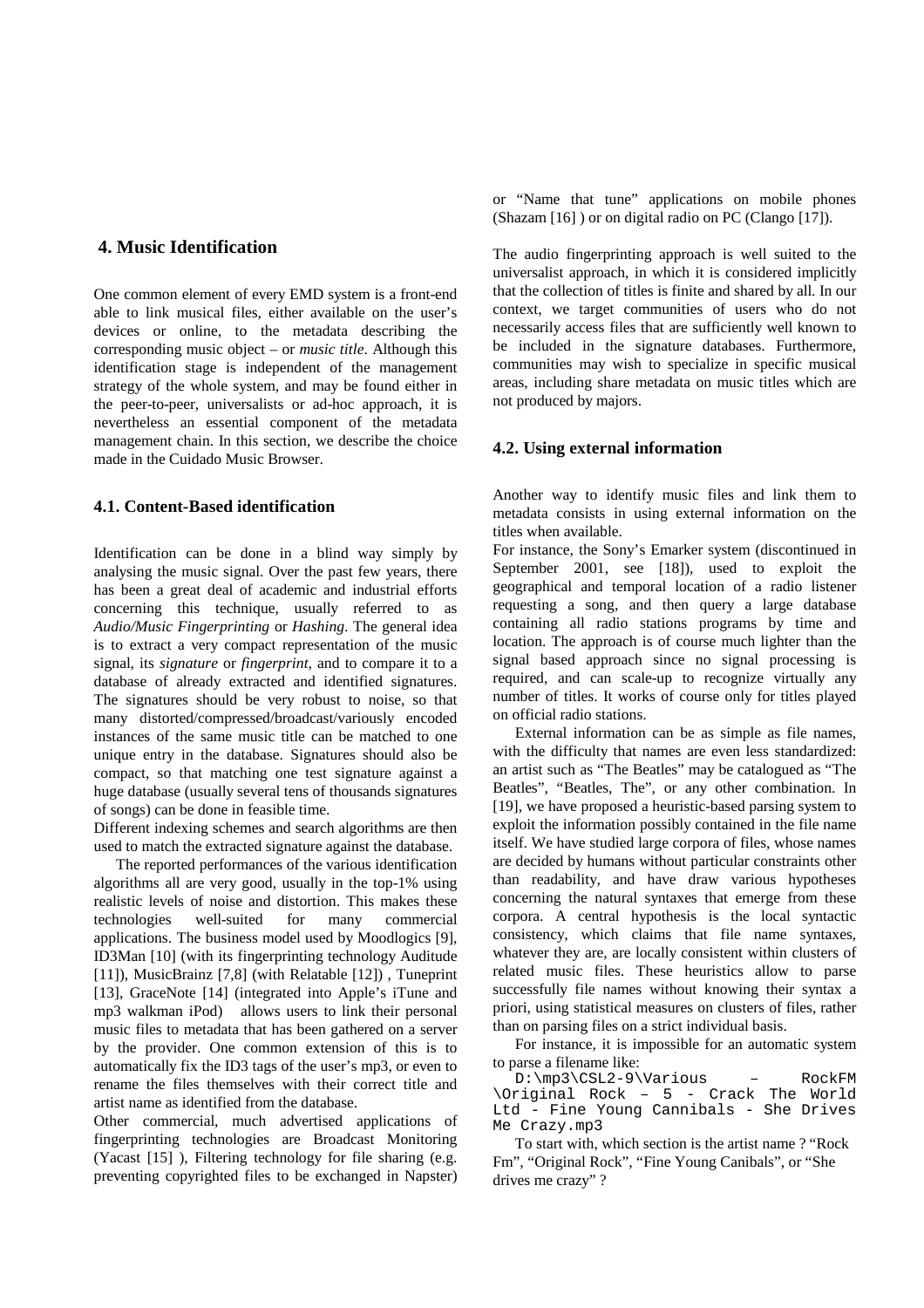However, we can observe that in the same directory, there are many filenames having the same syntax  $a-0-b-c-d$ ,

wherea,b,c,dare strings and 0 is a number, and then look atthe statistics on the different sections:

- a and b are always the same ("Original Rock" and "Crackthe World Ltd")
- 0isincrementing
- there are several different d's foreach c ("Fine Young Canibals – She drives me crazy", "Fine Young Canibals-GoodThing",...)
- there are usually more words in dthan inc
- etc.

From all these statistics and with a few appropriate heuristics, the algorithm is able to infer that c is the artist field and dist he song title field. Experiments in [19] have shown that the parsing error with this algorithm is below 5%, which compares with the recognition rates achieved by fingerprinting techniques.

Itisthis second approach that we have chosen to use in the Music Browser. The audio fingerprinting approach is well suited to universalist approach, in which it is considered implicitly that the collection of titles is finite and shared by all. In our context, we target communities of users who do not necessarily want to access files that are sufficiently well known to be included in the signature databases. Furthermore, communities may wish to specialize in specific musical areas, including shared metadata on music titles which are not produced by majors. Finally, we deemed that maintaining very big databases of fingerprints was not suitable on small devices aimedatlocalorad-hocnetworks.

## **5. Architecture of the system**

This section describes the client server architecture underlying the management of editorial information in the Cuidadomusic browser.

# **5.1 Architecture of the Cuidado editorial information manager**

As shown in figure 5, the CUIDADO metadatabase is a MySQL database hosted on a SQL server. The server acts both as a server for Php scripts and servlets. The MusicBrowser is implemented in Java and communicates with the MySQL database using JDBC drivers. The editorial metadata server runs a Php server accessible over the Internet. Specific Php scripts allow client applications to fetch and submit editorial metadata to this server. However, Php scripts are not efficient enough to handle a variety of operations. In particular operations requiring large amounts of information to be loaded in memory. To address this issue, the Cuidado server includes a servlet server. For artist and title identification, this servlet load precompiled information in memory (typically the list of artist and title names) to speed up approximate string matching algorithms based on Levenshte indistance.



**Figure 5 - Editorial data management** 

Note that such an architecture uses only free and standard middleware components. The music browser as well as our architecture runs on windows, Mac and Linux machines in atransparent way. As shown on figure 6, a community can run a server on a local or ad-hoc network with possibly different metadata attributes than the central server.

## **5.2 Local vs Shared metadata**

With the apparition of ad-hoc networks, single or multiple users can share their data easily and in a transparent way. This situation raises a key issue: the management and synchronization of the data. How can users keep their database up-to-date while benefiting from new entries without degrading their customized databases.



**Figure 6 - Interaction between systems**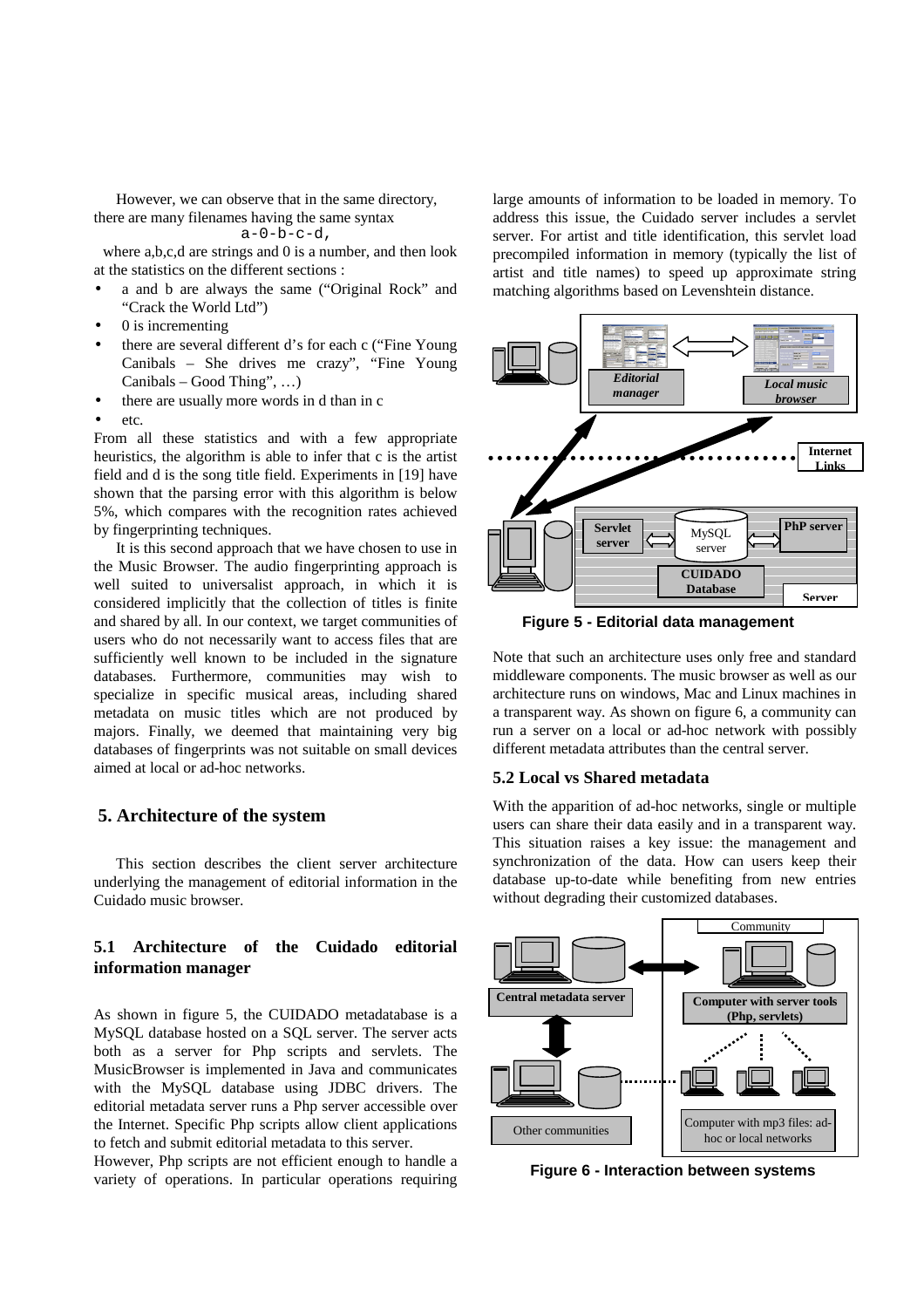We propose an architecture that addresses this problem, while still being based on a central server architecture (Figure 6). In our architecture community users all work on a community server, itself synchronized with the central server. The music browser is installed on each users' computer and is used as a front-end to create/modify metadata. This architecture is based on two main operations: *update* and *infer*, which are described in the next section.

### **5.3 Updating metadata (client side)**

**5.3.1 Adding new songs or artists.** Users can add new songs and/or artists to their local database, using the data management tool (figure 3). User choose song files (e.g. mp3, wav, etc.) or enter artist name manually and the corresponding file/artist names are automatically analyzed. As described in section 4 we use a parsing mechanism to automatically recognize artists and song names. Using a tuned Levenshtein distance, the client metadata manager looks for artists and songs in the local database as well as in the central server database. Three cases are possible:

- if the song and/orartist exists on the central server the user is proposed a list of closest matching artists and/or songs and can link his new songs with the chosen one while all data are imported. This process ensures that every database shares the same artist and song indexes to avoid compatibility problems. If Michael Jackson is referenced as artist #98 and a memberOf Jackson5 referenced as artist #10, then every local database must use these same indexes. *See reference 1 on figure 7.*
- If the song and/or artist already exists in the user's local database, then the new entry can be removed (to avoid double), marked as double, or as a new song and/or artist (e.g. for a live version or homonym artists). *See reference 2 on figure 7.*
- If the song and/or artist does not exists at all, users create all metadata using the management tool. These data are stored on the local server and broadcast to the central server for further processing. *See reference 3 on figure 7.*



### **Figure 7 – Adding and importing new data**

Music is constantly evolving and no system could reasonably forecast everything [5]. Furthermore as communities can run their own metadata server they will most probably want to tune it to create new fields or simply to add a new musical genre not yet present. The Cuidado editorial manager includes such a feature, i.e. the ability to update the database structure itself: users can update their database structure to evolve it. As for songs and artists, such modifications are broadcast to the central serverforfurther processing.

**5.3.2 Updating the local metadatabase.** It can happen that a song or an artist in the central server is created or modified. The metadata manager has the ability to synchronize local metadata with the shared metadata of the server. When wanted, users choose to update a part or all the local metadata. The same mechanism is available for the database structure.

## **5.4 The infer process**

When new data are submitted to the central server, they need to be integrated. We call this the infer process. It is envisaged here in a collaborative filtering way [20]. Data are stored and regularly analyzed by the central server. Emergence of consensus enables to consolidate new entries. This process is performed automatically to avoid manual moderation which is a time-consuming process. Once a week metadata are updated on the central server. When a community user performs a synchronization all local data are updated. Each community server using the central one, at least for the basic indexes, the compatibility is ensured. However they always have the opportunity to refuse updates, new entries considered as non relevant for the community, etc. As in Musicbrainz the central server will benefit from users entries (although the Music Browser already performs pretty well as a stand-alone software to managelargecollection of music files).

Gathering data being a key issue for most metadata systems we believe that community vision can represent an interesting new approach. Shared among specific music genre specialists (people involved in "East Coast Rap" or in "Intelligent Techno" using an ad-hoc network) a database can quickly become highly specialized with a